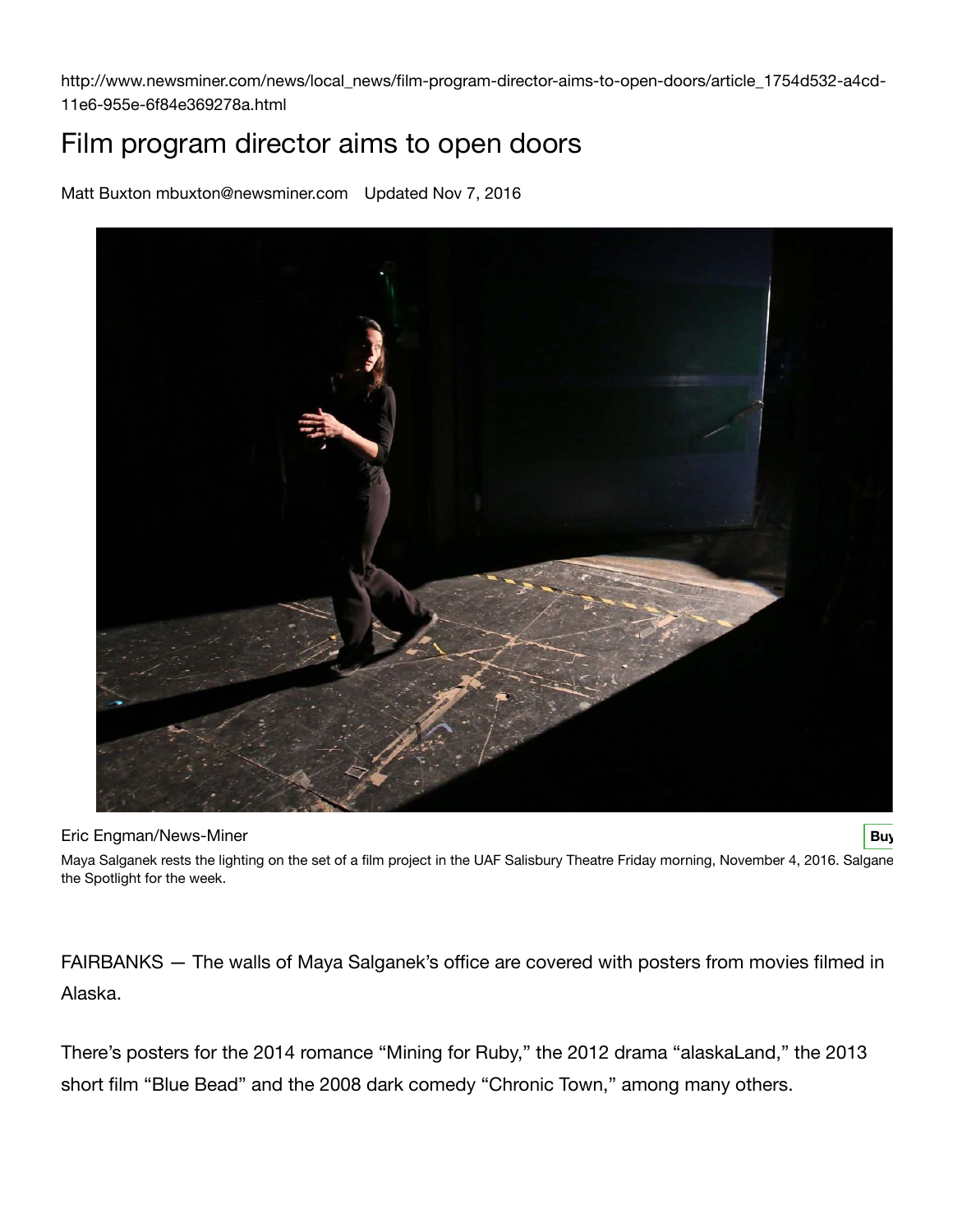But beyond being showcase of Alaska-grown movies, they're a showcase of the kind of movies that Salganek hopes to help others create.

Salganek is the director of the University of Alaska Fairbanks' film program, a program that she helped create and shape over more than a decade with the university, as well as a film producer and director.

The bachelor film degree is the only of its kind in Alaska, and under Salganek's oversight has become an incubator of sorts that has helped give a growing and diverse group of students a unique opportunity to tell their stories.

"It's been a very hard road for so many people to get their perspective seen and told, and I want to be somebody who opens doors and doesn't close them for people based on their background or their history or the precedent," she said. "That's one thing Hollywood can't do. They're so worried about the precedent of what sells, what's marketable and what's fashionable that a lot of the stories that we can produce here they would never want to touch."

She points out the poster of the "alaskaLand," which she produced with UAF. The film was written and directed by Chinonye Chukwu and tells the story of an Alaska-raised Nigerian living in Fairbanks as he struggles with the cultural divide.

"It's about being Nigerian in Fairbanks, what a cool perspective," she said. "That's totally a story I would never imagine writing, much less imagine relaying, but being able to produce that and show that experience was something I really valued."

Salganek came to Alaska after marrying her husband, who's Tlingit, and soon realized that she was often an outsider looking in when it came to the stories and voices in Alaska.

"I think when I moved to Alaska and knew I was an outsider and really felt I was in a place that I didn't know the stories. It was a conscious decision to move from a director role to a producer role so that I was supporting people's stories that I felt were authentic," she said. "I'm really happy in playing that producer role in enabling and promoting other people's stories to come to the forefront."

But her place in Alaska's film scene wasn't immediate, and that's because before her arrival there wasn't much of a film scene to speak, but she saw the opportunity.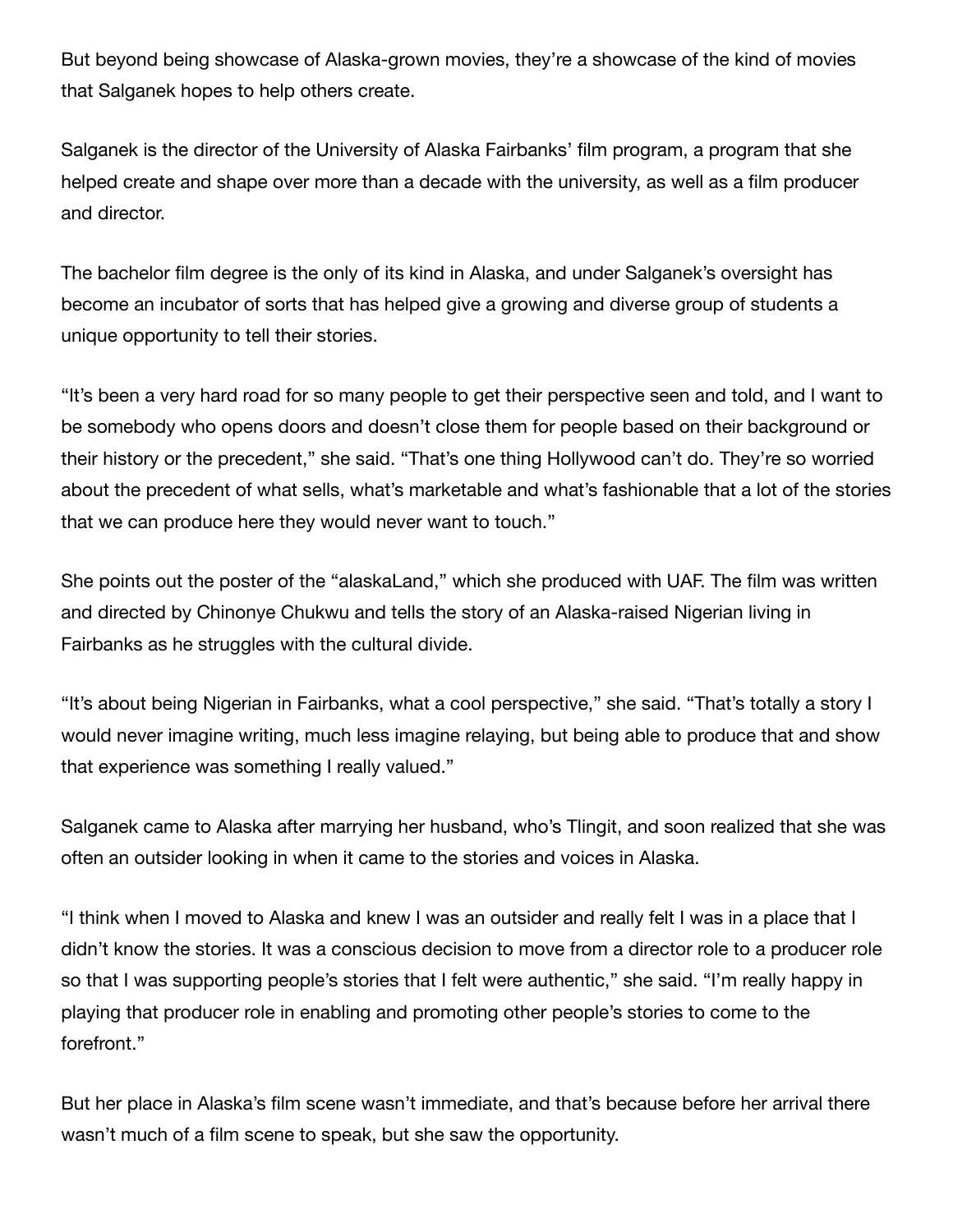"When I got up to Fairbanks there wasn't that much going on," she said. "The short version of it was if there was anywhere in Fairbanks I belonged as a position and career path it was at the university."

When she first started working at the university in the early 2000s she found the university had the makings of a film program spread throughout different colleges, but it was all more academic than practical teachings. She said she pushed to wrangle those pieces together into a cohesive program by the late 2000s.

The program finally got the support of the University of Alaska Board of Regents after the creation of the Alaska film tax credit program, a state incentive program aimed at attracting film crews to the 49th state. Specifically, the program was designed to help create an Alaska-trained workforce for movies.

"It's been a long road," she said. "It's been a really long road."

With productions coming to Alaska because of the film tax credit program, students found roles on sets that eventually helped them transition into mainstream movie production.

But it didn't last.

The film tax credit program was repealed in 2015 amid flagging state revenue and increased skepticism from legislators that the program wasn't working as intended. There was too much reality television with little benefit for the state, they argued.

The elimination of the tax credit program cut the legs out of the developing industry, Salganek said. The high-profile movie "Hunter Killer" was set to begin filming in Whittier but pulled out of the state after the program was eliminated.

Without the tax credit program, Salganek was faced with the problem of how to find her students the valuable hands-on experience. She said without credits on an actual production, it can be impossible for young film students to find a place in the film industry.

"I want students to be able to compete in the industry and make a living long-term," she said.